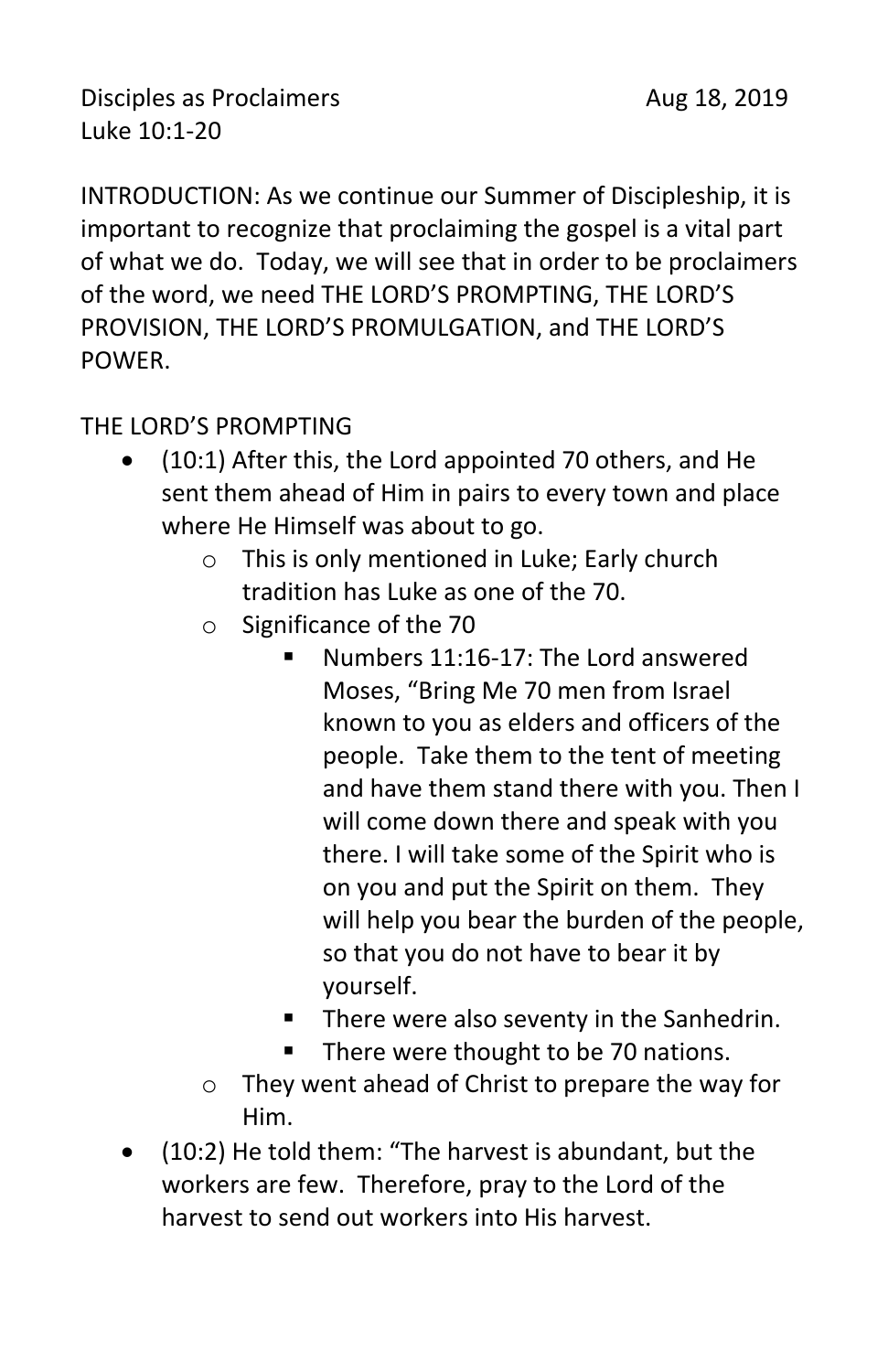- o (Jn 4:35-38) Listen to what I'm telling you: Open your eyes and look at the fields, for they are ready for harvest. The reaper is already receiving pay and gathering fruit for eternal life, so the sower and reaper can rejoice together. For in this case, the saying is true: 'One sows and another reaps.' I sent you to reap what you didn't labor for, and you have benefited from their labor."
- o The picture here is urgent. What happens to a great crop if you don't go out and harvest it?
- o (Group 1 Crew): Forgive Me "Lord, though I walk through the valley of shadow of death, I'm not scared cause you're holding my breath. I only fear that I don't have enough time left to tell the world that there's no time left."
- (10:3) Now go; I'm sending you out like lambs among wolves.
	- o The Lord is the one doing the sending, therefore, you have no need to fear being a lamb among wolves. Remember that the Lamb of God came among the wolves, and He already won the victory!

# THE LORD'S PROVISION

- (10:4) Don't carry a money-bag, traveling bag, or sandals; don't greet anyone along the road.
	- o Don't get so bogged down with the things of the world that prevent you from proclaiming the Word. Let the Lord show you His provision.
	- o Don't greet: Jewish greetings were very long and drawn out, and dedicating time to this would have used up time that they had for their mission.
- (10:5-8) Whatever house you enter, first say, 'Peace to this household. If a son of peace is there, your peace will rest on him; but if not, it will return to you. Remain in the same house, eating and drinking what they offer, for the worker is worthy of his wages. Don't be moving from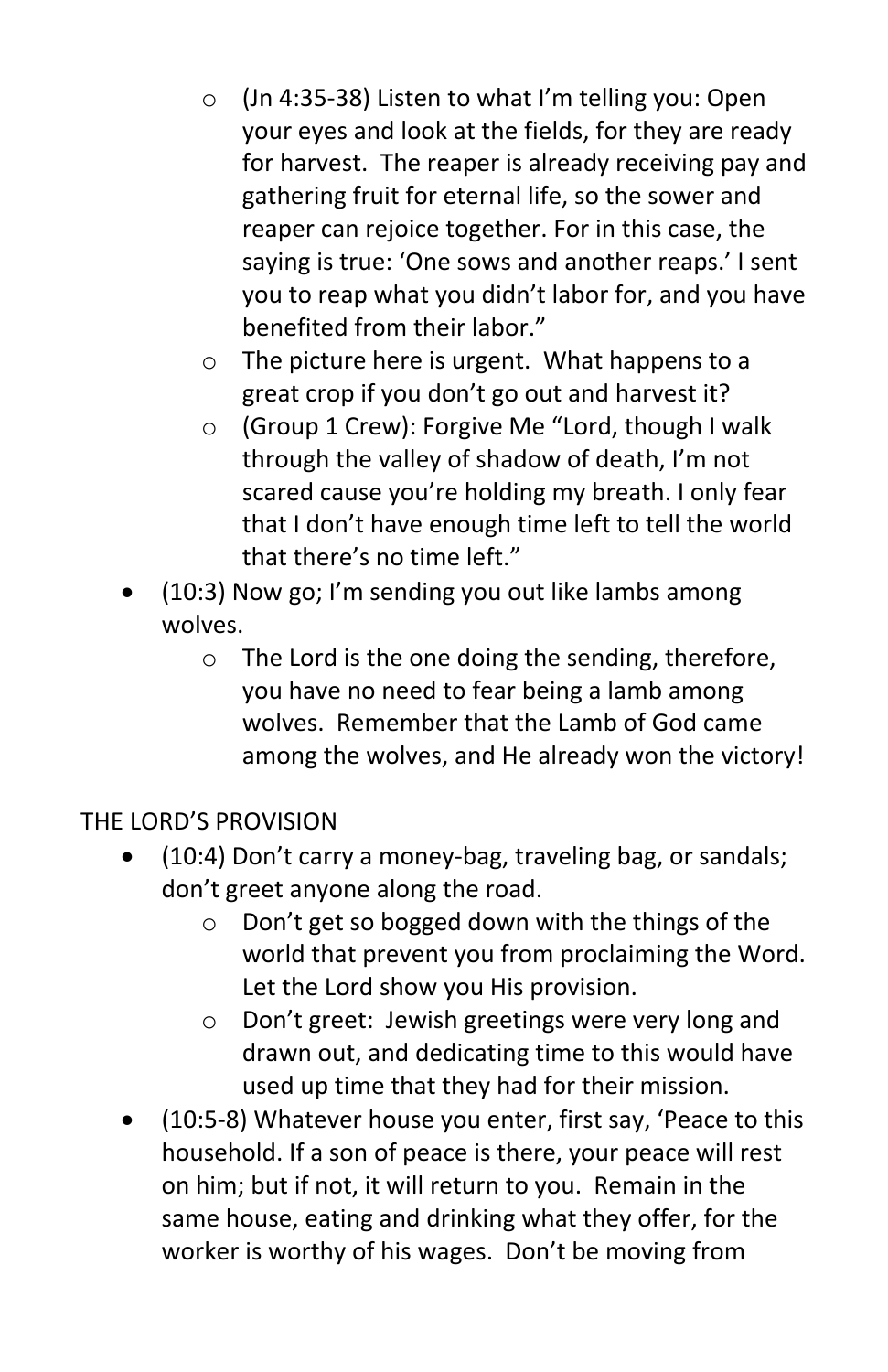house to house. When you enter any town, and they welcome you, eat the things set before you.

 $\circ$  Some practical things for the mission that they were on.

## THE LORD'S PROMULGATION (Direction)

- (10:9-11) Heal the sick who are there, and tell them, 'The kingdom of God has come near you.' When you enter any town, and they don't welcome you, go out into its streets and say, 'We are wiping off as a witness against you even the dust of your town that clings to our feet. Know this for certain: The kingdom of God has come near.'
	- o The bottom line is that we are announcing the Kingdom. That is the mission that we have been given. We do not need to get upset if they reject the Kingdom!
	- o (Ezek. 3:18-19) If I say to the wicked person, 'You will surely die,' but you do not warn him—you don't speak out to warn him about his wicked way in order to save his life—that wicked person will die for his iniquity. Yet I will hold you responsible for his blood. But if you warn a wicked person and he does not turn from his wickedness or his wicked way, he will die for his iniquity, but you will have saved your life.
	- o (Msgr. Charles Pope) Yes, we are to be serene and secure in the truth of the message and not consumed with how people react. We need not be strident or argumentative, we don't have to raise our voices, we don't need to be fearful, angry, or resentful. All we need to do is to preach the truth serenely and leave the judgment up to God.
- (10:12-15) I tell you on that day, it will be more tolerable for Sodom than for that town. "Woe to you, Chorazin! Woe to you, Bethsaida! For if the miracles that were done in you had been done in Tyre and Sidon, they would have